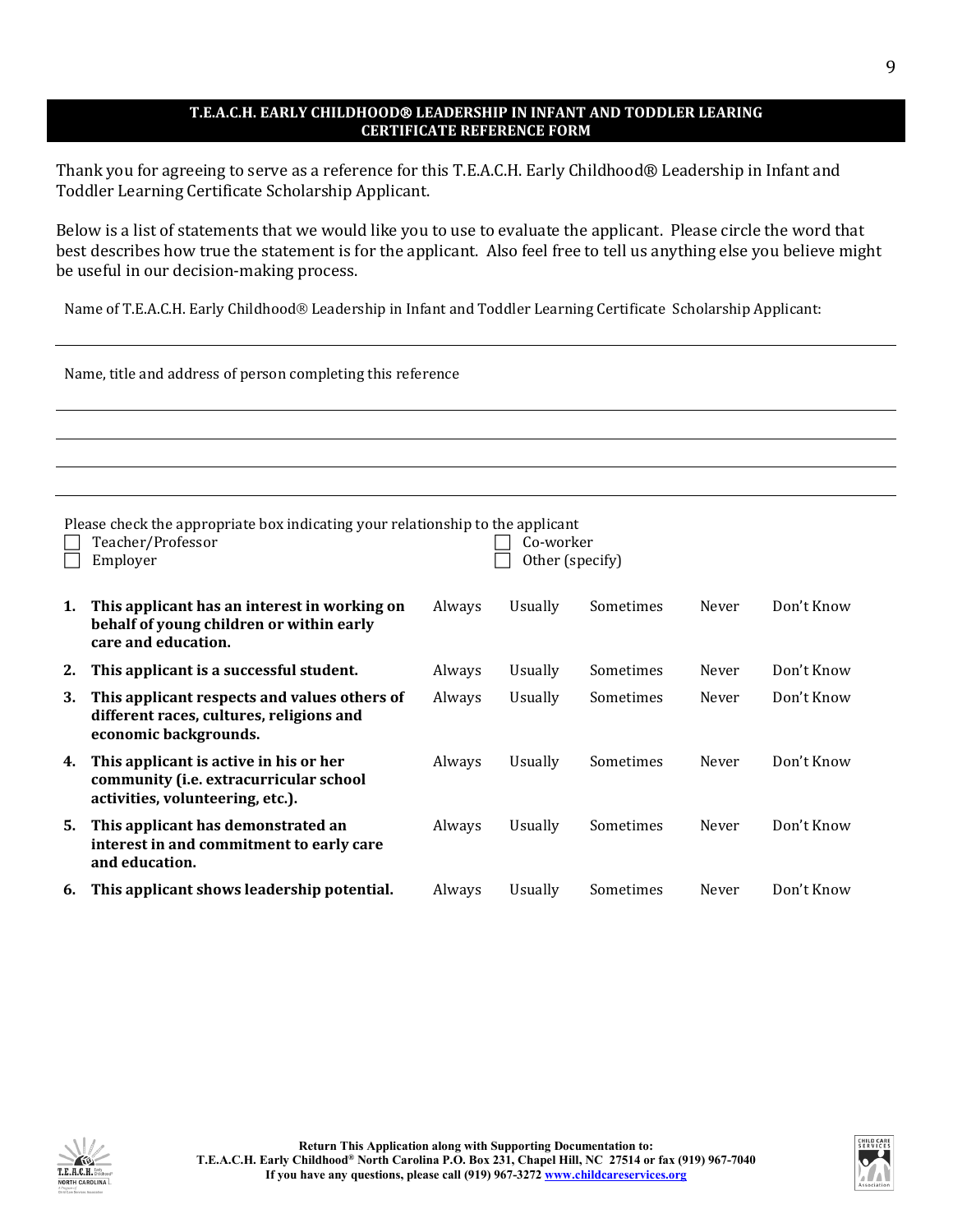| 7. Please tell us what makes this applicant an ideal T.E.A.C.H. Early Childhood® Leadership in Infant and<br>Toddler Learning Certificate recipient. |
|------------------------------------------------------------------------------------------------------------------------------------------------------|
|                                                                                                                                                      |
| 8. How long and in what context have you known the applicant?                                                                                        |
|                                                                                                                                                      |
| 9. Feel free to make additional comments in the space below.                                                                                         |
|                                                                                                                                                      |

Signature

 $\mbox{\textsf{Date}}$ 



10